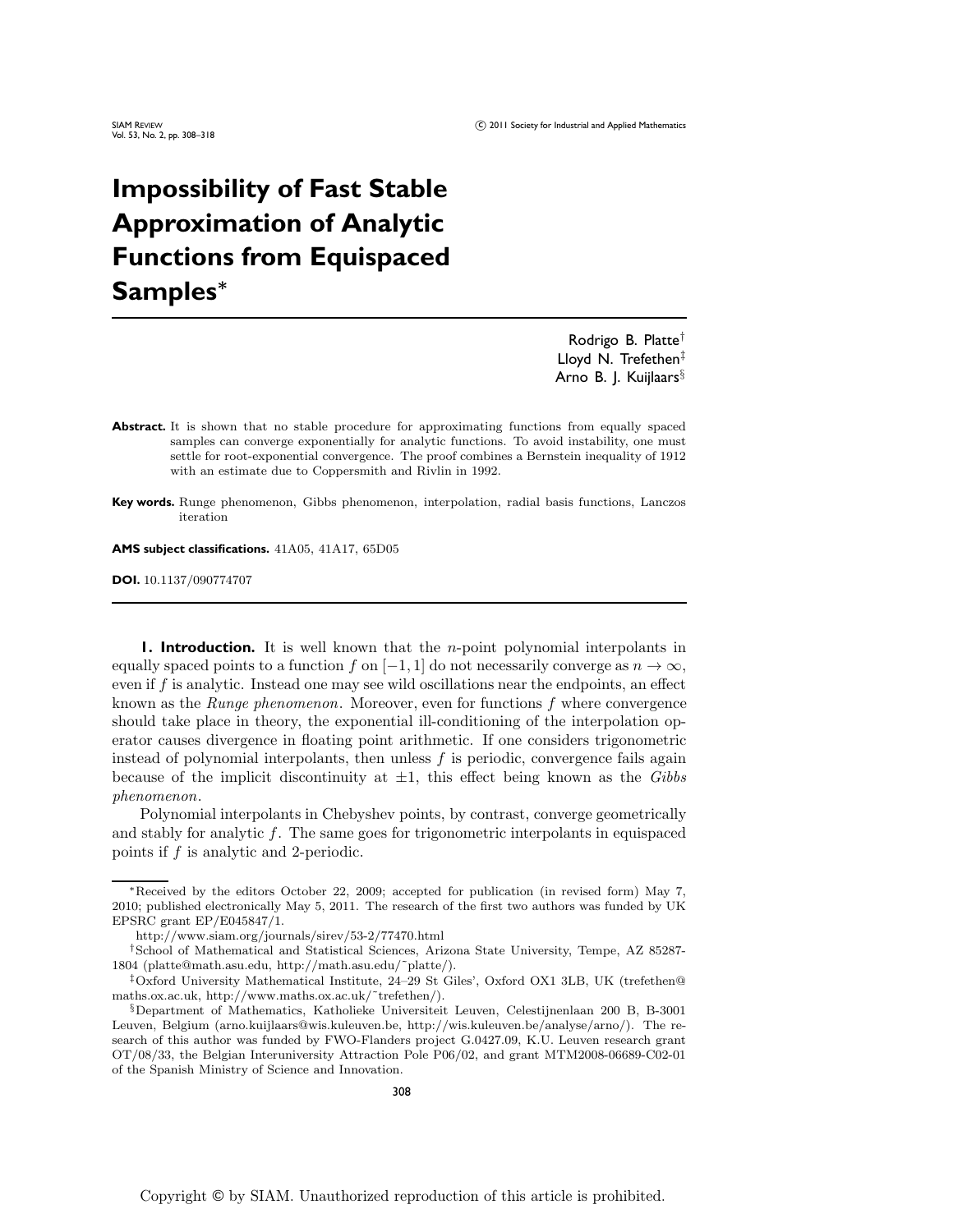#### APPROXIMATING ANALYTIC FUNCTIONS 309

The question thus arises, is there some other procedure for approximation from equally spaced samples that might be geometrically convergent and numerically stable for nonperiodic analytic functions? For example, can we achieve geometric convergence by using least-squares fits, or conformal changes of variables, or variable-order splines, or radial basis functions (RBFs), or rational functions, or perhaps some kind of nonlinear adaptive strategy inspired by essentially nonoscillatory (ENO) schemes Padé extrapolants or Gegenbauer expansions for resolving the Gibbs phenomenon?

Dozens of such approximation methods have been proposed and found to be better than global polynomial interpolation. Nevertheless, we shall show that no stable method whatsoever, linear or nonlinear, can converge geometrically as  $n \to \infty$ . Specifically, for functions analytic in a fixed region containing  $[-1, 1]$ , no matter how big, exponential convergence implies exponential ill-conditioning. More generally, convergence at a rate  $C^{-n^{\tau}}$  for  $\tau \in (\frac{1}{2}, 1]$  and  $C > 1$  implies ill-conditioning of magnitude  $C^{n^{2\tau-1}}$ .

Let us review some facts about polynomial interpolation; for details on this material see approximation theory texts such as [12]. We begin with interpolation in Chebyshev points, which we define by  $x_j = \cos(j\pi/(n-1))$ ,  $0 \le j \le n-1$ . (Other variants based on roots or extrema of orthogonal polynomials have similar properties.) If f is analytic on [−1, 1], then it is analytic and bounded in some *Bernstein ellipse*  $E_{\rho}$  with parameter  $\rho > 1$ , defined as the open region in the complex plane bounded by the ellipse with foci  $\pm 1$  and semiminor and semimajor axis lengths summing to  $\rho$ . In this case the polynomial interpolants in Chebyshev points satisfy  $|| f - f_n ||_{[-1,1]} \leq 4 || f ||_{E_{\rho}} \rho^{1-n} / (\rho - 1)$ , where  $|| \cdot ||_{[-1,1]}$  is the supremum norm over  $[-1, 1]$  and  $\|\cdot\|_{E_{\rho}}$  is the supremum norm over  $E_{\rho}$ . Moreover, the process is numerically stable, since the associated Lebesgue constants are of size  $O(\log n)$  [18], and the interpolant can be evaluated stably in floating point arithmetic by Salzer's barycentric formula [39], as shown by Higham [28]. These properties are the basis of the Chebfun software system for "computing numerically with functions instead of numbers," where polynomials of degrees in the tens of thousands are routinely used for practical computation [45].

For equispaced points, by contrast, polynomial interpolation fails. Even for analytic  $f$ , the interpolants do not always converge, let alone geometrically, as shown by Runge [38]. Moreover, the interpolation process is exponentially ill-conditioned, with Lebesgue constants of size about  $2<sup>n</sup>$ , as shown first by Turetskii [46] and later independently by Schönhage [40]. This ill-conditioning means that even if  $f$  is entire, so that the interpolants converge in theory, they will diverge rapidly on a computer, at least for values of  $x$  near the endpoints, because of exponential amplification of rounding errors.

The approximations we consider are formalized as follows. We assume that a family of *n*-point grids for each  $n \geq 1$  has been fixed, such as equispaced or Chebyshev. An *approximation procedure*  $\{\phi_n\}$  is a family of mappings  $\phi_n : C([-1,1]) \to C([-1,1]),$  $1 \leq n < \infty$ , with the property that  $\phi_n(f)$  depends only on the values f takes on the *n*-grid. That is, if f and g take the same values on the n-grid, then  $\phi_n(f) = \phi_n(g)$ . The functions  $\phi_n$  are otherwise entirely arbitrary and, in particular, they need not be linear.

For a definition of numerical stability we take the following standard notion, which reduces to the Lebesgue constant when  $\phi_n$  is linear. (Properly speaking we are working with conditioning rather than stability, considering sensitivity of  $\{\phi_n\}$ to perturbations rather than the effects of rounding errors in implementing it.) The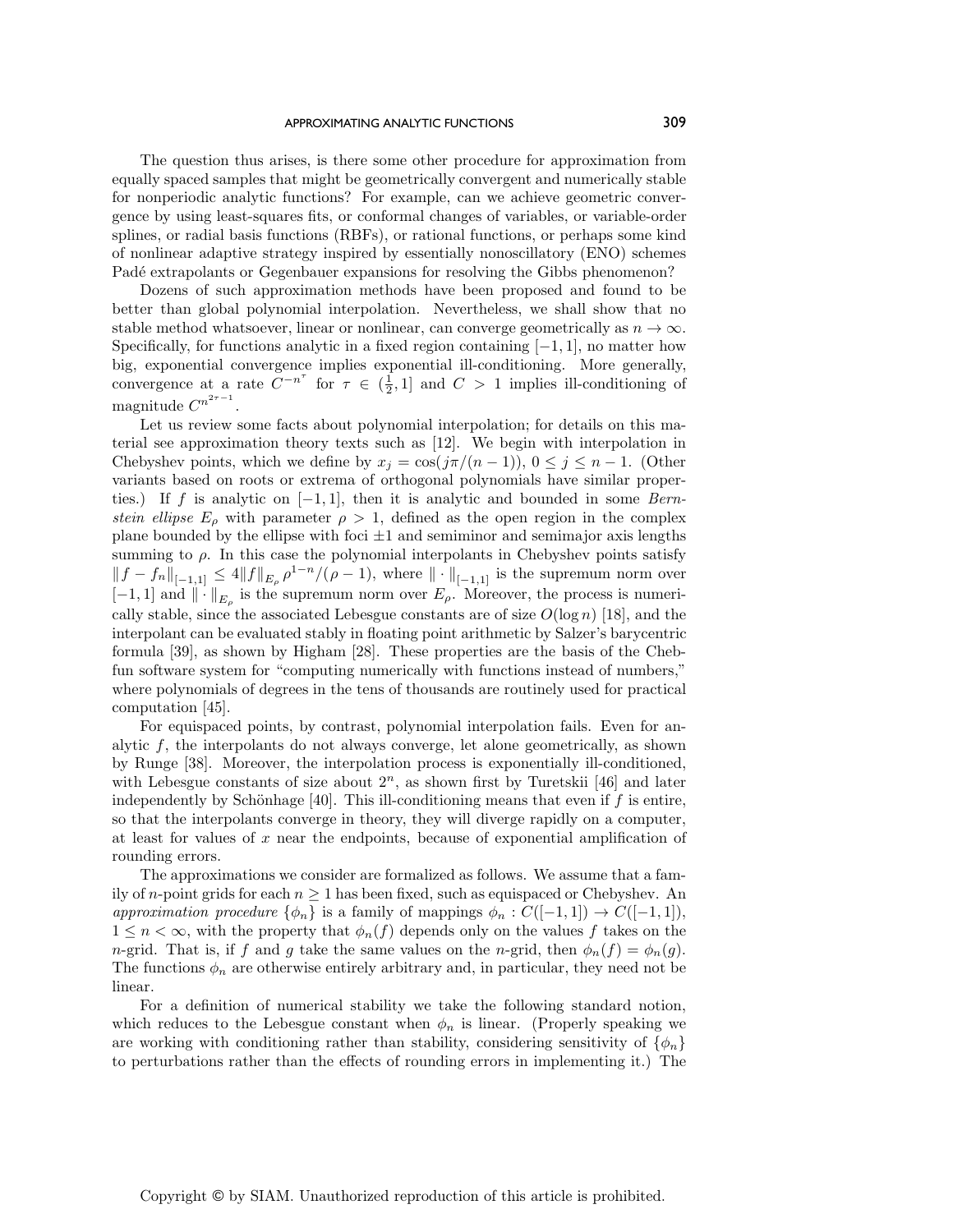*condition number* for  $\phi_n$ , a number in the range  $[0, \infty]$ , is

$$
(1.1) \qquad \kappa_n = \sup_{f} \lim_{\varepsilon \to 0} \sup_{0 < \|\delta f\|_{n\text{-grid}} \le \varepsilon} \frac{\|\phi_n(f + \delta f) - \phi_n(f)\|_{[-1,1]}}{\|\delta f\|_{n\text{-grid}}},
$$

where  $\|\cdot\|_{n\text{-grid}}$  is the supremum norm over the *n*-point grid. This amounts to a supremum over f of a local Lipschitz constant for the mapping  $\phi_n$  at f.

We shall show that in the case of equispaced grids, if  $\{\phi_n\}$  converges geometrically for analytic functions, then the numbers  $\{\kappa_n\}$  grow geometrically. Similarly, convergence at a subgeometric rate  $C^{-n^{\tau}}$  with  $\tau > 1/2$  implies the growth of  $\kappa_n$  at a rate  $C^{n^{2\tau-1}}$ . Thus the Runge and Gibbs phenomena cannot be circumvented, even through the use of functions other than polynomials and approximation strategies other than interpolation.

**2. Examples of Approximation Procedures.** Dozens of methods have been proposed for approximating analytic functions from equispaced samples [7, 8]. In practical regimes they are sometimes very useful, a huge advance over polynomial interpolation. A number of their authors make claims of exponential convergence. But something must always go wrong as  $n \to \infty$ : slow convergence, or ill-conditioning, or both. We briefly list some of these ideas without giving details.

1*. Global polynomial interpolation.* As discussed above, this is neither convergent nor stable [38, 40, 46].

2*. Least-squares fitting by polynomials.* Suppose the n data values are used to determine a least-squares fit by a polynomial of some degree  $d \ll n-1$ . This approach weakens the Runge effect and hence makes the process more stable. However, one weakens the runge enect and hence makes the process more stable. However, one cannot achieve the goal this way. If  $d = O(\sqrt{n})$ , it may be possible to eliminate the numerical instability entirely, but then one has convergence at the rate  $O(C^{-\sqrt{n}})$ rather than  $O(C^{-n})$ . If d is bigger than this, one loses stability. See [36] for a quantification of this tradeoff and [9] for numerical experiments.

3*. "Mock-Chebyshev" subsetting.* Another approach is to interpolate by a polynomial of degree  $d \ll n - 1$  in some well-chosen subset of  $d + 1$  points [9, 29, 42]. If the subset approximates a Chebyshev distribution, then one can achieve numerical stability in this fashion. However, again the convergence rate deteriorates to  $O(C^{-\sqrt{n}})$ .

4*. Regularization; high-degree polynomials.* One of the major ideas in the field of data fitting is regularization, in which some of the available parameters are used not to fit the data per se, but to impose smoothness conditions. One variant of this idea explored by the first author (unpublished) is to fit data on the equispaced  $n$ -grid by a polynomial of degree  $d \gg n - 1$ , using the extra  $d + 1 - n$  coefficients to minimize a norm that measures the degree of oscillations. A similar method has been developed by Chandrasekaran et al. under the name of the Minimal Sobolev Norm scheme [10]. Perhaps the first contribution of this kind was by Boyd in 1992 [4].

5*. Variable order splines.* Splines of fixed orders converge for analytic functions, but only at an algebraic rate. To achieve faster convergence, one may consider splines of increasing orders. As with the previous ideas, there is necessarily a price to be paid in stability, particularly near the boundary.

6*. Interpolation on subintervals.* One can break [−1, 1] into subintervals and do polynomial interpolation on them. For any fixed  $f$ , there is a fixed subdivision which would have the effect of producing geometric convergence. However, this subdivision would depend on  $f$ , so it wouldn't be a procedure as defined above—and it would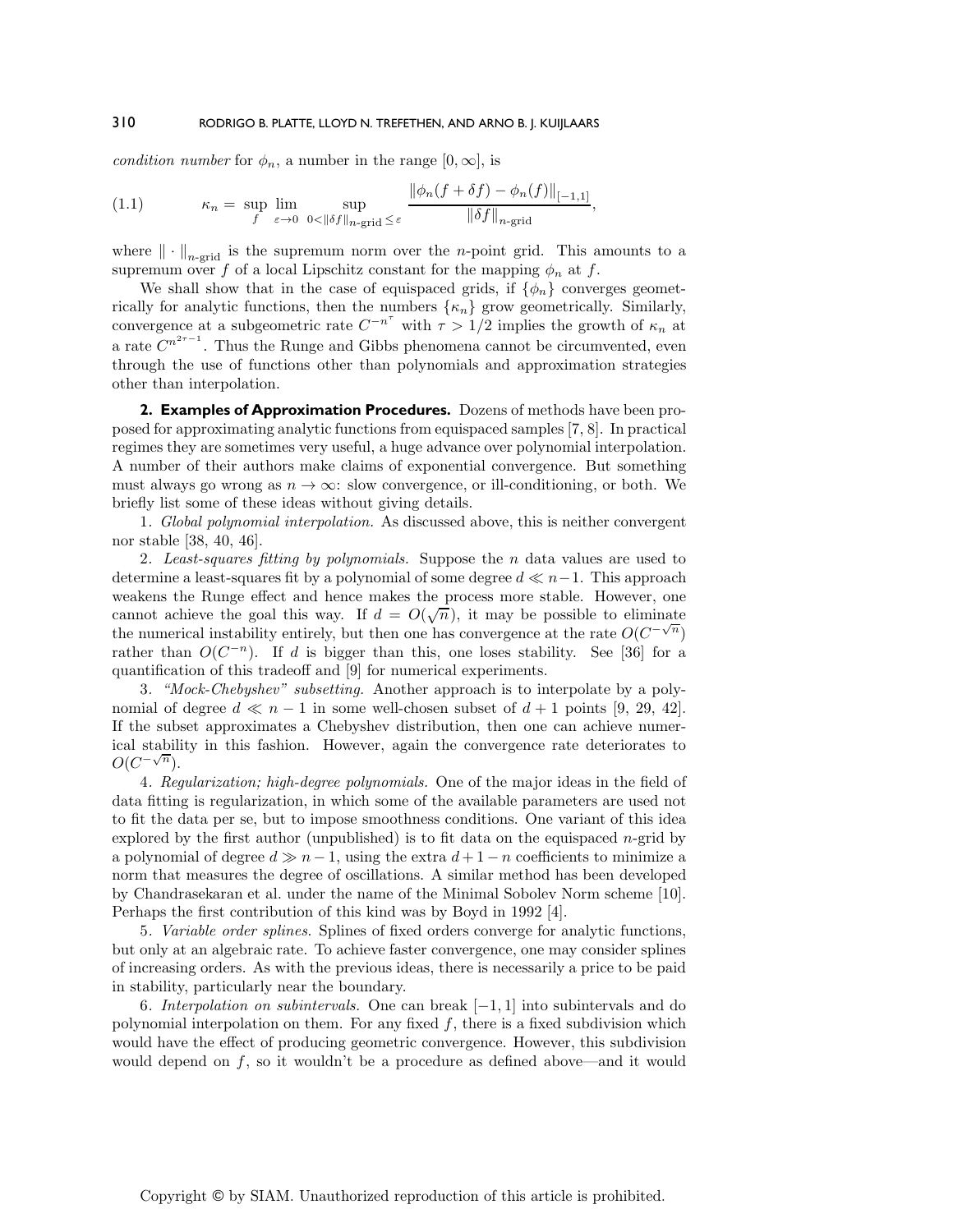still be exponentially unstable. If the number of subintervals is allowed to grow with n in such a way that each subinterval has order  $n^{\beta}$  points for some  $\beta \in (0,1)$ , we get convergence of order  $C^{-n^{\beta}}$  for every  $C > 1$  but at the cost of ill-conditioning of order  $2^{n^{\beta}}$ . Schemes of this kind are analyzed in [8].

7*. Three-interval methods.* One of the best strategies in practice may be to use one method on an interval  $[-1 + \epsilon, 1 - \epsilon]$  for some  $\epsilon > 0$  coupled with a different approach in the intervals  $[-1, -1 + \epsilon]$  and  $[1 - \epsilon, 1]$ . A method along these lines was proposed by Boyd [6], and a related scheme employing Chebyshev gridpoints in the end intervals was introduced by Platte and Gelb [35].

8*. Conformal mappings and nonpolynomial interpolants.* By a conformal change of variables as discussed by Hale [25] and Hale and Trefethen [26], one can construct interpolants that are better than polynomials on an equispaced grid. Indeed, by this method one can confine the Runge phenomenon to a neighborhood of  $\pm 1$  as small as desired. It is impossible, however, to eliminate the bad neighborhood entirely.

9. Barycentric rational interpolants. Baltensperger, Berrut, and Noël showed that rational interpolants represented barycentrically can form highly accurate approximations [1], with geometric convergence on Chebyshev grids and their images under certain conformal maps. Floater and Hormann generalized these interpolants to higher orders on general grids [19]. However, if the grid is equispaced, then instabilities necessarily appear.

10*. Adaptive rational functions.* Work of Tee, Hale, and the second author builds upon the barycentric rational ideas just mentioned to produce highly nonlinear approximation schemes that first locate difficult regions of a function automatically by Pad´e or other techniques, then introduce a conformal map tuned to these regions, then approximate by barycentric rational interpolants associated with this conformal map [44, 25]. This strategy proves very effective for dealing with localized regions of difficult behavior in  $[-1, 1]$ .

11*. Radial basis functions.* A powerful generalization of polynomial interpolants is radial basis functions (RBFs), a major technology in scientific computing that offers high accuracy combined with geometric flexibility. Certain families of RBFs with a shape parameter  $\varepsilon$  provide very high accuracy [14, 48]. With equispaced data, however, invariably one finds that values of  $\varepsilon$  which produce high accuracy also suffer from high ill-conditioning [22, 33, 34]. Various techniques can alleviate the problems [20, 21], but it follows from our theorem that they can never be eliminated entirely.

12*. Adaptive algorithms related to ENO.* In the field of numerical solution of conservation laws, a longstanding theme has been the introduction of fluxlimiters and other nonlinear strategies to suppress oscillations. ENO, which stands for essentially nonoscillatory, is an idea in this area due to Harten and others in which difference stencils are chosen adaptively to minimize oscillations [27]. Berzins has shown that some of these techniques are also useful for problems of function approximation and, in particular, may be effective at suppressing Runge effects [3].

13*. Wang's rational regression scheme.* Wang, Moin, and Iaccarino have proposed a scheme for approximation by high-order rational functions in which a different griddependent regression calculation is performed at each point where an approximant needs to be evaluated, making the approximations  $\phi_n$  very complicated indeed but for some functions highly accurate. The scheme applies to arbitrary grids, including equally spaced ones, and a theorem is given on superpolynomial convergence [47].

14*. Methods based on overcoming the Gibbs phenomenon*. For periodic analytic functions, Fourier analysis (trigonometric interpolation) is a stable algorithm with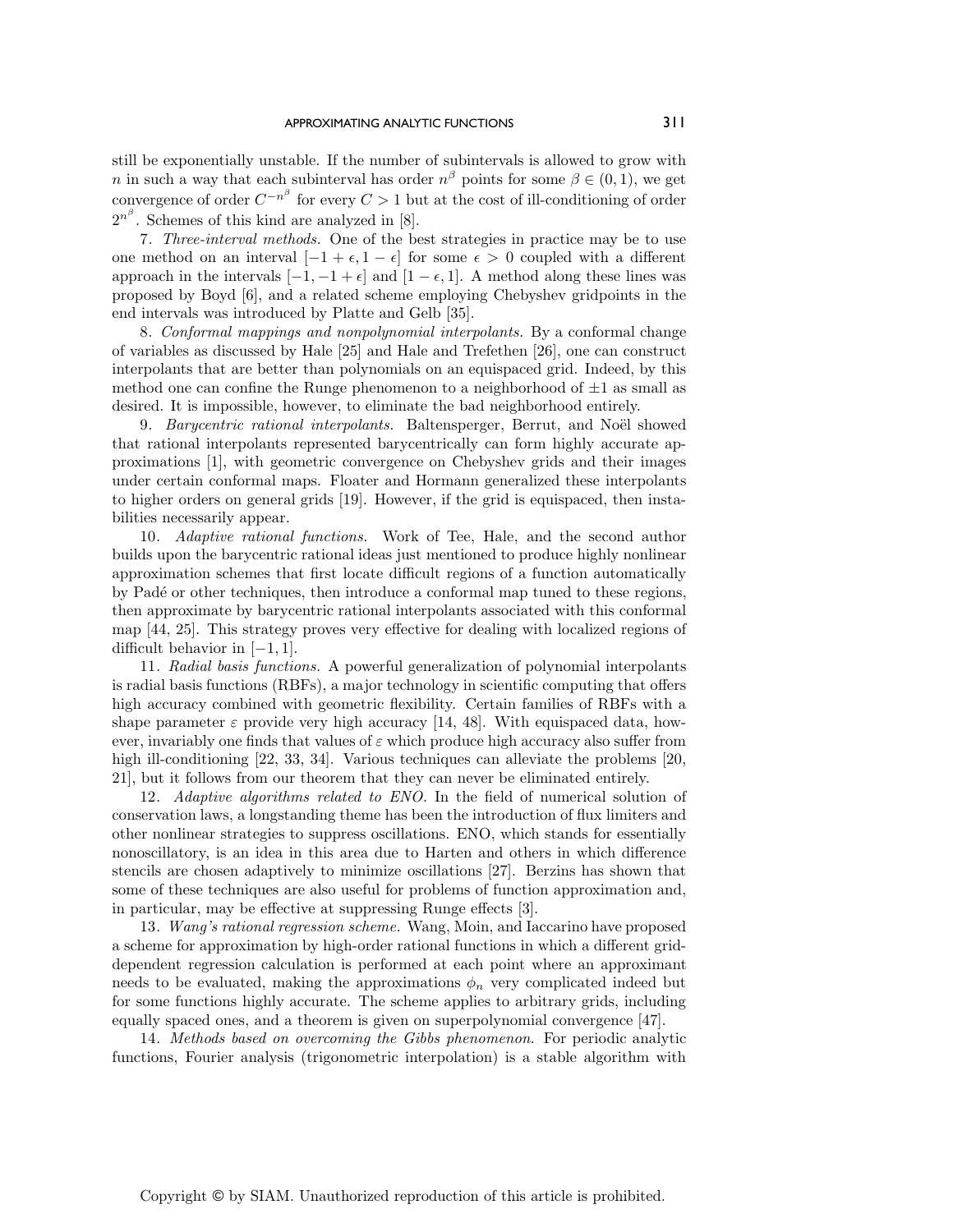geometric convergence. Thus, to get geometric convergence for an analytic function on [−1, 1], we need "only" find a way around the Gibbs phenomenon implicit in the discontinuity in f between  $-1$  and 1. There is quite a literature on beating the Gibbs phenomenon. One approach is the Gegenbauer method of Gottlieb and coauthors [24], but Boyd has shown that either geometric convergence or stability must be sacrificed as  $n \to \infty$  [5]. Related contributions are due to Gelb, Tadmor, and Tanner [23, 43]. A Padé algorithm was proposed in [13], and further contributions in this area include [30] and [41]. For an excellent survey of much of this subject see [43].

**3. Theorems.** We now state and prove the main theorem (Theorem 3.1) and a generalization (Theorem 3.4). These theorems involve analytic functions, and the first thing to do is set down a standard definition about families of such functions. If  $E$  is a compact set in the complex plane, we define  $B(E)$  to be the Banach space of functions continuous on E and analytic in the interior, with norm  $||f||_E = \sup_{z \in E} |f(z)|$ .

Theorem 3.1 takes the following form: exponential convergence implies exponential instability. Here is the precise statement.

THEOREM 3.1. Let a compact set E containing  $[-1, 1]$  in its interior be fixed, and *suppose* {φn} *is an approximation procedure based on equispaced* n*-grids such that, for some*  $M < \infty$  *and*  $\sigma > 1$ *,* 

(3.1) 
$$
||f - \phi_n(f)||_{[-1,1]} \leq M\sigma^{-n}||f||_E \qquad (1 \leq n < \infty)
$$

*for all*  $f \in B(E)$ *. Then the condition numbers for*  $\phi_n$  *as defined in* (1.1) *satisfy* 

$$
(3.2) \t\t\t \kappa_n \ge C^n
$$

*for some*  $C > 1$  *and all sufficiently large n.* 

Although this theorem has nothing to do with polynomials, our proof is based on combining two lemmas that deal with polynomials. We present the lemmas first, and then give the proof of the theorem. The caption of Figure 3.1 gives a summary of the whole argument.

The first lemma is due to Bernstein in 1912 [2, sec. 9]. If  $p$  is a polynomial of degree d, then it is not hard to show that the maximum of  $|p(z)|$  on the disk of radius  $R > 1$  is no greater than  $R^d$  times the maximum of  $|p(z)|$  on the unit disk. Bernstein's lemma generalizes this result from the unit disk to the unit interval. We continue to let  $E_{\rho}$  denote the Bernstein ellipse defined in section 1, with  $\rho > 1$ .

Lemma 3.2 (Bernstein). *If* p *is a polynomial of degree* d*, then*

(3.3) 
$$
||p||_{E_{\rho}} \leq \rho^d ||p||_{[-1,1]}.
$$

 $\Box$ 

*Proof.* The function  $z \mapsto z + (z^2 - 1)^{1/2}$  is a conformal map of  $\mathbb{C}\setminus[-1, 1]$  onto the exterior of the unit disk. In particular, it is analytic in  $\mathbb{C}\setminus[-1,1]$ , with a simple pole at  $z = \infty$ . If p is a polynomial of degree d, it follows that the function  $q(z) =$  $p(z)/(z + (z^2 - 1)^{1/2})^d$  is analytic throughout  $\mathbb{C} \cup {\infty} \setminus [-1, 1]$ . By the maximum modulus principle, for any  $z \in \mathbb{C} \cup \{\infty\} \setminus [-1, 1]$  we accordingly have  $|q(z)| \leq ||q||_{[-1,1]}$ .

Now, for any  $\rho > 1$ , the set of complex numbers satisfying

$$
|z + (z^2 - 1)^{1/2}| = \rho
$$

is precisely the ellipse bounding  $E_{\rho}$ . Thus, the inequality just derived amounts to the statement that for any z on the boundary of  $E_{\rho}$ ,

$$
|p(z)|/\rho^d \leq ||p||_{[-1,1]}.
$$

This establishes (3.3).

Copyright © by SIAM. Unauthorized reproduction of this article is prohibited.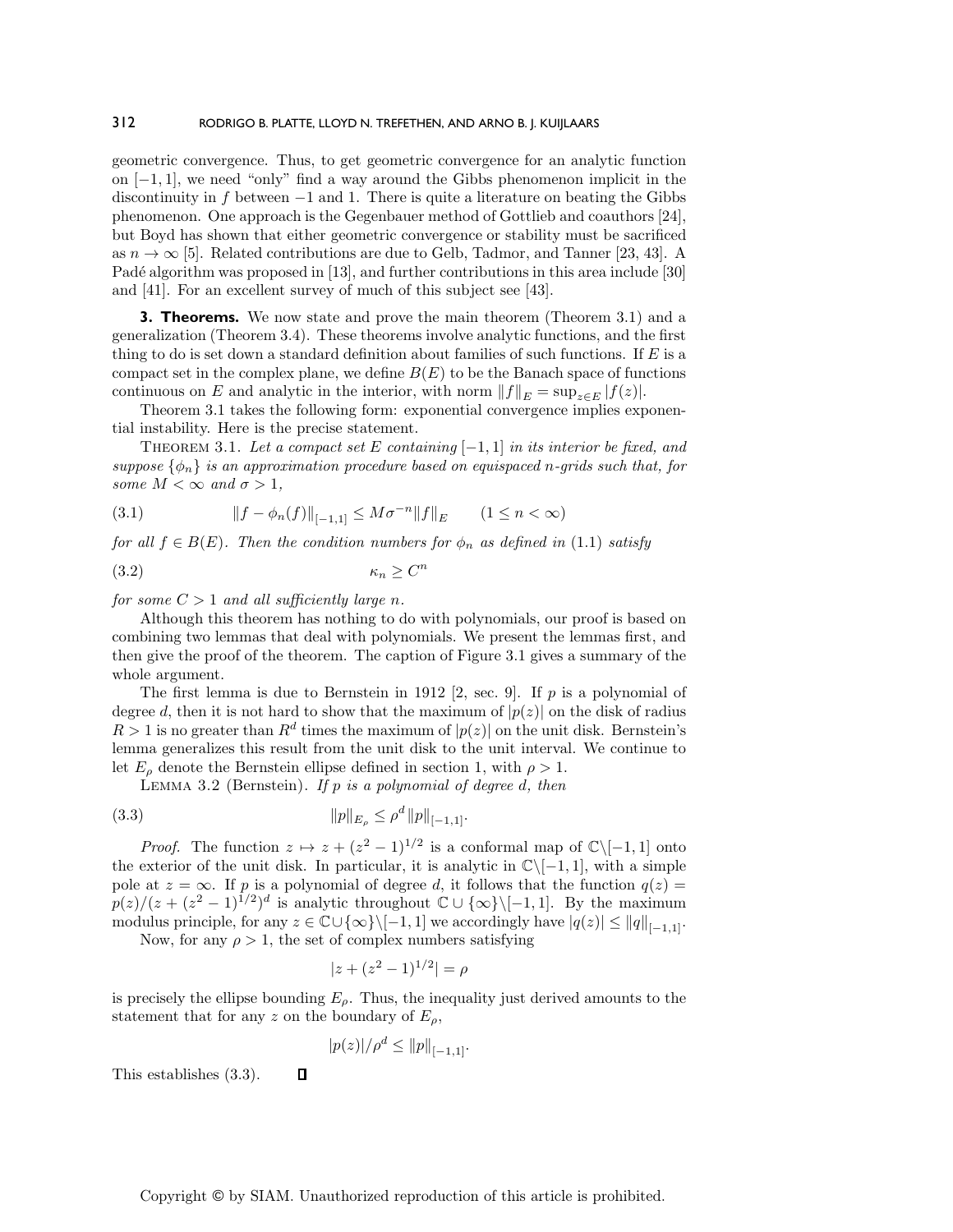

Fig. 3.1 In outline, the proof of Theorem 3.1 goes like this. Suppose an approximation procedure  $\{\phi_n\}$  gives errors  $||f - \phi_n(f)||_{[-1,1]} \leq C^{-n} ||f||_E$  for f analytic on some set E containing [−1,1]. Then it also gives errors  $\leq C^{-n}||f||_{E_{\rho}}$  for f analytic on a Bernstein  $\rho$ -ellipse  $E_{\rho}$ enclosing E. In particular, the error is  $\leq C^{-n}||p||_{E_{\rho}}$  for any polynomial p of degree d. By Lemma 3.2, due to Bernstein, this error bound is in turn bounded by  $C^{-n}\rho^d||p||_{[-1,1]}$ . Fixing  $d = \alpha n$  for sufficiently small  $\alpha > 0$  converts this to  $C^{-n}||p||_{[-1,1]}$  with a new constant C. In particular, for large enough n, the approximation  $\phi_n(p)$  has norm on [−1, 1] at least half that of p. But by Lemma 3.3, due to Coppersmith and Rivlin, some polynomials of degree  $\alpha n$  are exponentially larger on  $[-1, 1]$  than on the equispaced n-grid as  $n \to \infty$ . It follows that for these polynomials, the size of  $\phi_n(p)$  on [−1, 1] must be exponentially larger than the size of  $p$  on the n-grid, and this implies that the condition numbers of the approximation procedure are exponentially large.

The second lemma deals with the question, how big can a polynomial  $p$  of degree  $d < n$  be on  $[-1, 1]$  if it is bounded in absolute value by 1 on the equispaced ngrid? If  $d = n - 1$ , we know that p can be huge, of order  $2^n$ ; this is the case of the exponentially large Lebesgue constants of the Runge phenomenon, analyzed by Turetskii and Schönhage as mentioned earlier. But what if d is, say,  $n/2$  or  $n/10$ ? The answer is that p can still be very large so long as d is larger than  $O(\sqrt{n})$ . The literature on this problem goes back at least to Schönhage, Ehlich, and Zeller in the early 1960s [15, 16, 17, 40]. Rather precise answers were later given by Coppersmith and Rivlin in a paper of 1992 [11], with further developments due to Rakhmanov [36]. In particular, the theorem of [11], translated to our setting, goes as follows.

LEMMA 3.3 (Coppersmith and Rivlin). *There exist universal constants*  $C_1 > 1$ ,  $C_2 > 1$ *, and*  $n_1 \geq 1$  *such that* 

$$
C_1^{d^2/n} \le \sup_{\deg p=d} \frac{\|p_d\|_{[-1,1]}}{\|p_d\|_{n\text{-}grid}} \le C_2^{d^2/n}
$$

*for all*  $n \geq n_1$  *and*  $d \leq n - 1$ *.* 

*Proof.* See [11].

We are now prepared to prove the main theorem.

*Proof of Theorem* 3.1. The set E is contained in the Bernstein ellipse  $E_{\rho}$  for sufficiently large  $\rho$ . If (3.1) holds for  $B(E)$ , it holds for  $B(E)$  whenever  $E \subseteq E$ , so without loss of generality let us now take E to be  $E_{\rho}$  for some  $\rho > 1$ . For convenience we rewrite (3.1) in the equivalent form

(3.4) 
$$
||f - \phi_n(f)||_{[-1,1]} \le \frac{1}{2}\rho^{-\alpha n} ||f||_E \qquad (n_0 \le n < \infty)
$$

for some sufficiently large  $n_0$  and some  $\alpha > 0$ .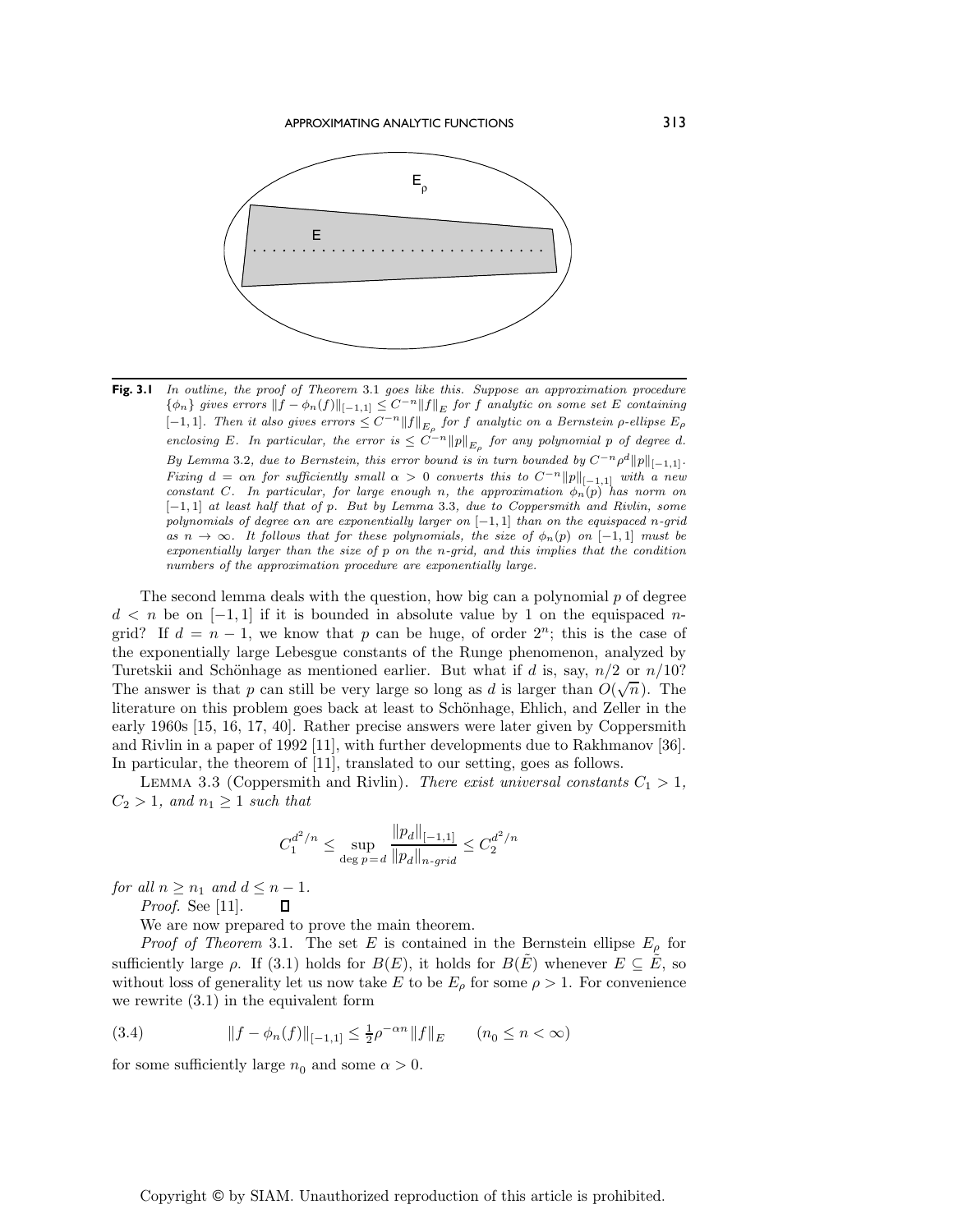Now for any integer  $d \geq 0$ , let  $p_d$  be a polynomial of degree d. Since  $p_d$  is analytic throughout the complex plane, it belongs to  $B(E)$ , and so (3.4) holds with  $p_d$  in place of f. By Lemma 3.2 we have  $||p_d||_{[-1,1]} \geq \rho^{-d} ||p_d||_E$ . If (3.4) holds, it then follows that

$$
\|\phi_n(p_d)\|_{[-1,1]} \ge \|p_d\|_{[-1,1]} - \|p_d - \phi_n(p_d)\|_{[-1,1]} \ge \frac{1}{2} \|p_d\|_{[-1,1]}
$$

whenever  $\rho^{-\alpha n} \leq \rho^{-d}$  with  $n \geq n_0$  or, equivalently, whenever  $n \geq \max\{d/\alpha, n_0\}$ . Combining this with the fact implied by (3.1) that  $\phi_n(0) = 0$ , we get

$$
\|\phi_n(p_d) - \phi_n(0)\|_{[-1,1]} \ge \frac{1}{2} \|p_d\|_{[-1,1]} \quad \text{whenever} \quad n \ge \max\{d/\alpha, n_0\}.
$$

From the definition of the condition number, taking  $f = 0$  and  $\delta f = \varepsilon p_d$  for any  $\varepsilon > 0$ in  $(1.1)$ , this implies

$$
\kappa_n \ge \limsup_{\varepsilon \to 0} \frac{1}{2} \frac{\|\varepsilon p_d\|_{[-1,1]}}{\|\varepsilon p_d\|_{n-\text{grid}}} = \frac{1}{2} \frac{\|p_d\|_{[-1,1]}}{\|p_d\|_{n-\text{grid}}}
$$

for all  $n \ge \max\{d/\alpha, n_0\}$ . Another way to say it is this: for all  $n \ge n_0$ ,

(3.5) 
$$
\kappa_n \ge \frac{1}{2} \sup_{\deg p \le \alpha n} \frac{\|p\|_{[-1,1]}}{\|p\|_{n\text{-grid}}}.
$$

The first inequality of Lemma 3.3 now implies that for some  $C_1 > 1$ ,

$$
\sup_{\deg p \le \alpha n} \frac{\|p_d\|_{[-1,1]}}{\|p_d\|_{n\text{-grid}}} \ge C_1^{\alpha^2 n}
$$

for large enough  $n$ . Using this inequality in  $(3.5)$  we find that  $(3.2)$  holds with any  $C > 1$  such that  $C < C_1^{\alpha^2}$ , and this completes the proof.  $\Box$ 

Figure 3.2 illustrates the kind of Coppersmith–Rivlin polynomials we have just used in the proof: bounded on an equispaced grid, but much bigger between gridpoints.

It is interesting to consider the significance of (3.5) if  $\alpha \geq 1$ . In this case it would seem we could take  $f$  to be a nonzero polynomial  $p$  with zeros at all the gridpoints and conclude that  $\kappa_n = \infty$ ! However,  $\alpha \geq 1$  in (3.5) cannot occur. To see this we note that if p were such a polynomial, then  $\phi_n$  would give the same result for both p and  $-p$  since they take the same zero values on the grid. If we call this function q, we may infer that  $|p(x)| + |q(x)| \leq \frac{1}{2}\rho^{-\alpha n} ||p||_E$  for all  $x \in [-1,1]$ , hence  $||p||_{[-1,1]} \leq \frac{1}{2}\rho^{-\alpha n}||p||_{E}$ . But by Lemma 3.2 we also have  $||p||_{[-1,1]} \geq \rho^{-n}||p||_{E}$ , and combining these bounds gives  $\rho^{-n} \leq \frac{1}{2} \rho^{-\alpha n}$ , which is a contradiction if  $\alpha \geq 1$ .

The proof of Theorem 3.1 can be modified to establish a more general result. By replacing  $\alpha n$  by  $\alpha n^{\tau}$  throughout (we do not give details) one can show the following theorem.

Theorem 3.4. *Let the hypothesis of Theorem* 3.1 *be generalized to*

(3.6) 
$$
||f - \phi_n(f)||_{[-1,1]} \leq M\sigma^{-n^{\tau}}||f||_E \qquad (1 \leq n < \infty)
$$

*for some*  $\tau \in (\frac{1}{2}, 1]$ *. Then we have* 

$$
\kappa_n \ge C^{n^{2\tau - 1}}.
$$

Copyright © by SIAM. Unauthorized reproduction of this article is prohibited.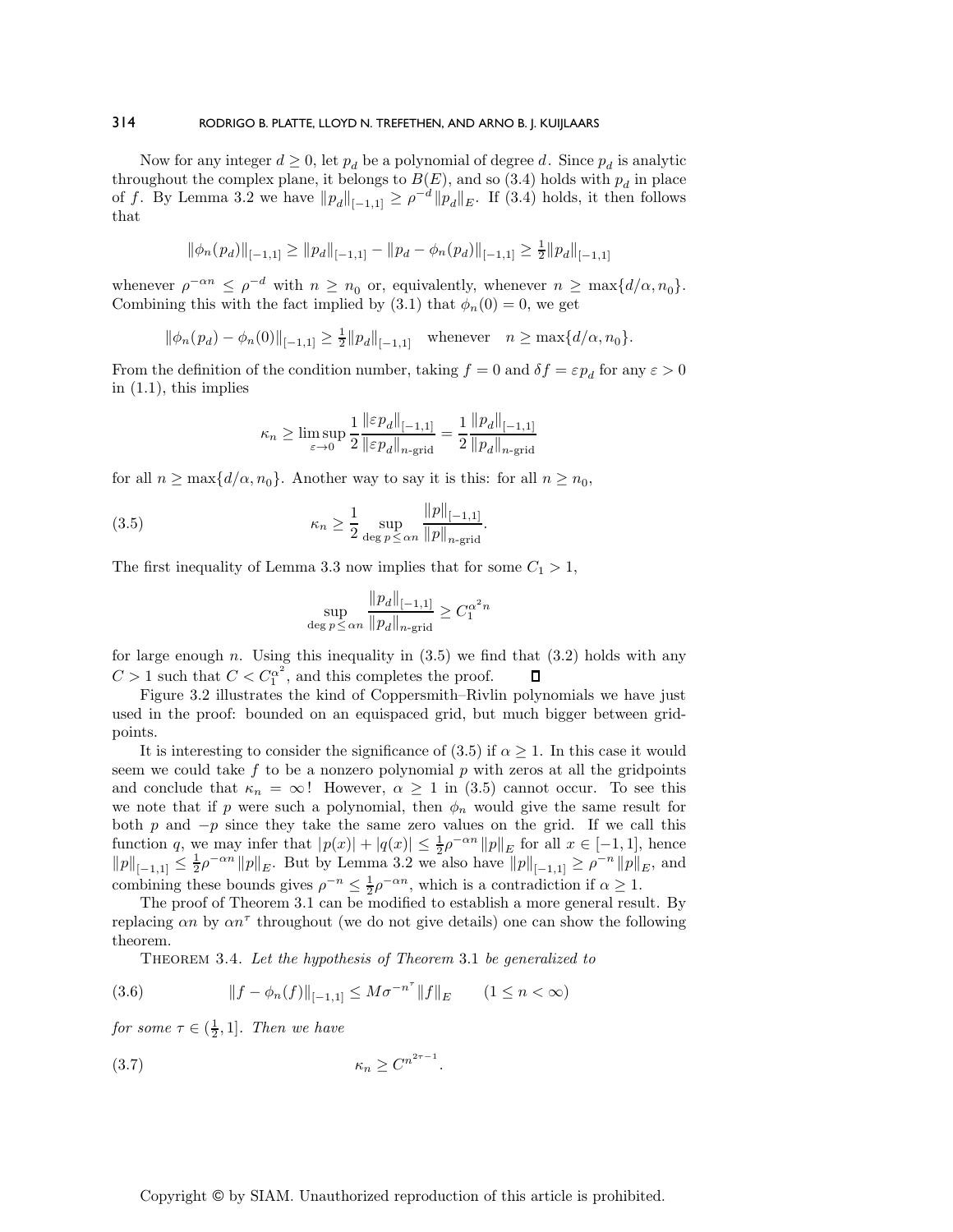

**Fig. 3.2** Maximal polynomials p of degree  $n/2$  on  $[-1, 1]$  for  $n = 40$  and 48 subject to the constraint  $|p(x_i)| \leq 1$  on the equispaced n-grid. (One might have expected the optimal polynomials to be even, but, in fact, they deviate slightly from evenness.) As shown by Coppersmith and Rivlin [11], the maximum grows exponentially as  $n \to \infty$ , and this observation is a key step in the proof of Theorems 3.1 and 3.4.

**4. Connections with Potential Theory and Matrix Iterations.** The key point of the proof of Theorems 3.1 and 3.4 is that, for  $\sqrt{n} \ll d \ll n-1$ , there are polynomials of degree d that are much larger on  $[-1, 1]$  than on the equispaced n-grid. Such polynomials can be constructed by taking the value to be 0 at a certain fraction of the outer points of the grid—with large oscillations between these points—while requiring the polynomial to be small in the inner regions of the interval. Their existence is related to the subject of potential theory in the complexplane [37]. Roughly speaking, polynomials can take exceptionally large values between gridpoints in regions of  $[-1, 1]$ where the gridpoints, if viewed as point charges, contain "too little charge" for an equilibrium distribution. Using potential theory, it is possible to work out an exact formula for the value of the ratio (3.5) in the limit  $n \to \infty$ :

(4.1) 
$$
\lim_{n \to \infty} \frac{1}{n} \log \sup_{\deg p \le \alpha n} \frac{\|p\|_{[-1,1]}}{\|p\|_{n\text{-grid}}} = \frac{1}{2} \left[ (1+\alpha) \log(1+\alpha) + (1-\alpha) \log(1-\alpha) \right].
$$

For example, if deg  $p = n/2$ , the ratios (3.5) are approximately  $C^n$  with  $C =$  $(27/16)^{1/4} \approx 1.140$ . (A better approximation, with the same limiting values after taking logarithms, appears to be  $C<sup>n</sup>/n$ .) We shall give details of this calculation elsewhere.

Curiously, the same potential theory connections, and the same polynomials, also arise in analysis of the convergence of the Lanczos iteration for computing eigenvalues of real symmetric matrices, and of other related iterations. Indeed, Figure 1 of [32] shows exactly the kind of polynomial at issue. As discussed in [32], the Lanczos iteration converges fast to eigenvalues in those regions of "too little charge." Thus we have connections like this: if an *n*-point grid in  $[-1, 1]$  corresponds to matrix eigenvalues, some of which the Lanczos iteration will find in  $o(n)$  steps, then any rapidly converging function approximation procedure based on data from the same grid must have very large condition numbers.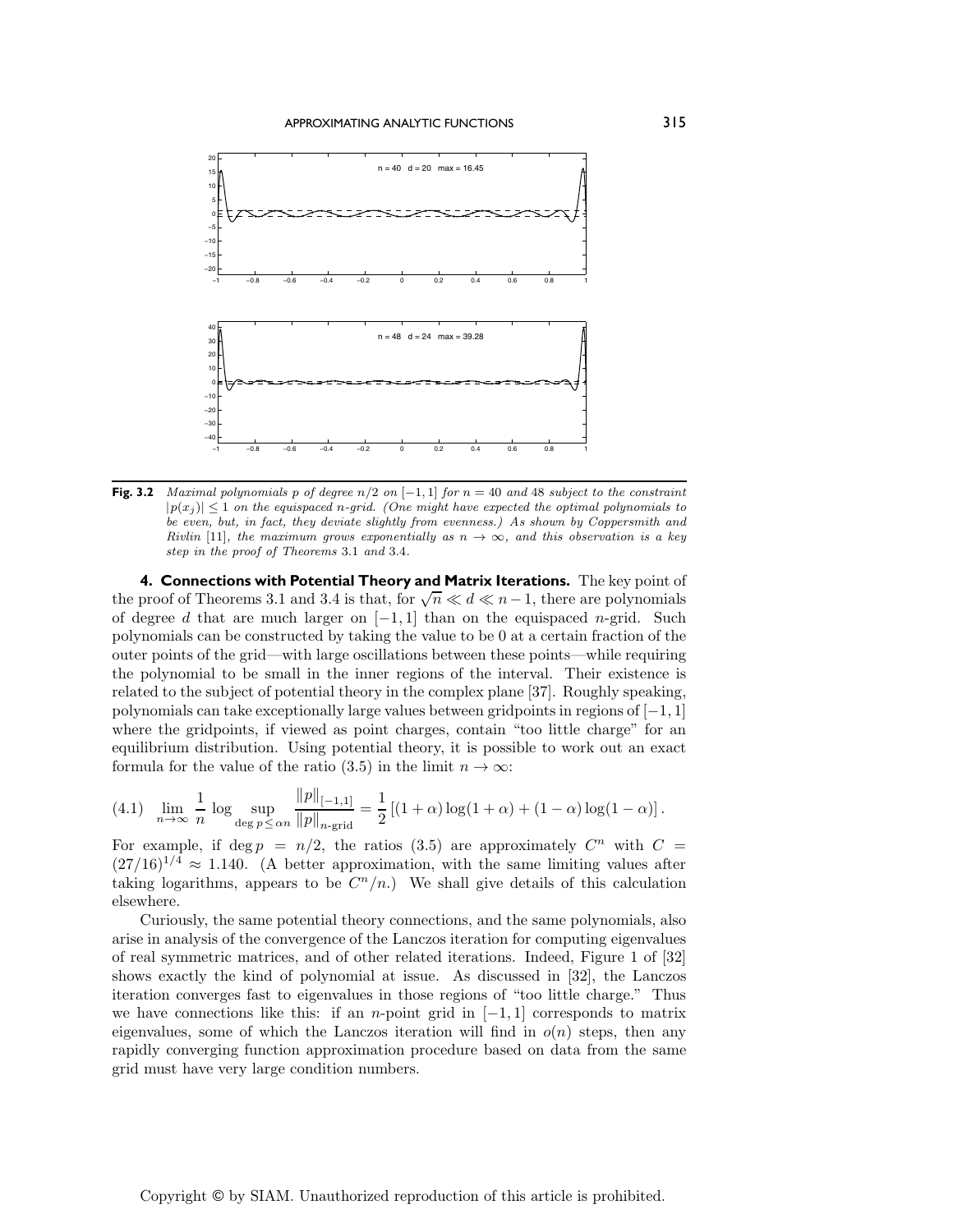**5. Discussion.** We have kept this paper short in the interests of readability. Certain generalizations, however, suggest themselves. One of them, alluded to in the last paragraph, would be to consider nonequispaced grids. By arguments related to those here, one could presumably show that stability and geometric convergence are incompatible for arbitrary grids that fail to cluster enough points near  $\pm 1$ . Proofs of such results would make use of the fact that the inequality (3.5) holds for arbitrary grids, not just equispaced.

Concerning the hypotheses of Theorems 3.1 and 3.4, a modification suggests itself. Might there be an approximation procedure that converges exponentially for each function f analytic on  $[-1, 1]$ , though without satisfying a uniform bound of the type (3.1)? For linear approximations it follows from our theorems that the answer is no, but we do not know if this conclusion carries over to the nonlinear case.

It is worth emphasizing that our analysis is based on measuring geometric convergence uniformly across the interval  $[-1, 1]$ . Convergence on subintervals  $[-1+\varepsilon, 1-\varepsilon]$ is another matter, for here the polynomials such as those of Figure 3.2 cannot be too large, as proved in [36]. In particular, though our theorems imply that the Gibbs phenomenon cannot be overcome uniformly at all points of the interval of approximation, pointwise success is not precluded.

Our results for approximation have analogues for quadrature formulas, which are based on approximations of various kinds. A stable quadrature formula is normally associated with positive weights, and it was shown by Wilson many years ago that if the grid is equispaced and the weights are positive, then the polynomial order of the formula can only scale as  $\sqrt{n}$  [31, 49].

A curious point arises concerning polynomial and nonpolynomial approximations. Traditionally, much of approximation theory has been based on polynomials in one way or another, and, in particular, the need to cluster interpolation points at the boundary is normally regarded as an effect associated with polynomials. Yet Theorems 3.1 and 3.4 are not about polynomials; they concern arbitrary approximations. It is perhaps puzzling then that the proof makes use of polynomials after all: a polynomial  $p$  of degree  $d$  is introduced with the crucial property that it is much smaller on the grid than on  $[-1, 1]$  (Lemma 3.3), yet not much bigger on the complex set E than on  $[-1, 1]$  (Lemma 3.2). It seems clear that in principle it must not have been necessary to introduce polynomials in this proof; it is just that the available results for polynomials made it convenient to do so.

In closing we would like to reiterate that some of the methods mentioned in section 2 are highly effective in practice. Our theorems show that in a certain sense no method can achieve all one might dream of, but, like all theorems, they leave open the possibility that adjusted hypotheses might give adjusted conclusions.

**Acknowledgments.** We are grateful for advice from John Boyd, Bengt Fornberg, Daan Huybrechs, Colin Macdonald, Sheehan Olver, Endre Süli, Eitan Tadmor, Jared Tanner, and Joris Van Deun.

#### **REFERENCES**

<sup>[1]</sup> R. BALTENSPERGER, J.-P. BERRUT, AND B. NOËL, Exponential convergence of a linear rational interpolant between transformed Chebyshev points, Math. Comp., 68 (1999), pp. 1109–1120.

<sup>[2]</sup> S. Bernstein, Sur l'Ordre de la Meilleure Approximation des Fonctions Continues par des Polynomes de Degré Donné, Mém. Acad. Roy. Belg., 1912.

<sup>[3]</sup> M. Berzins, Adaptive polynomial interpolation on evenly spaced meshes, SIAM Rev., 49 (2007), pp. 604–627.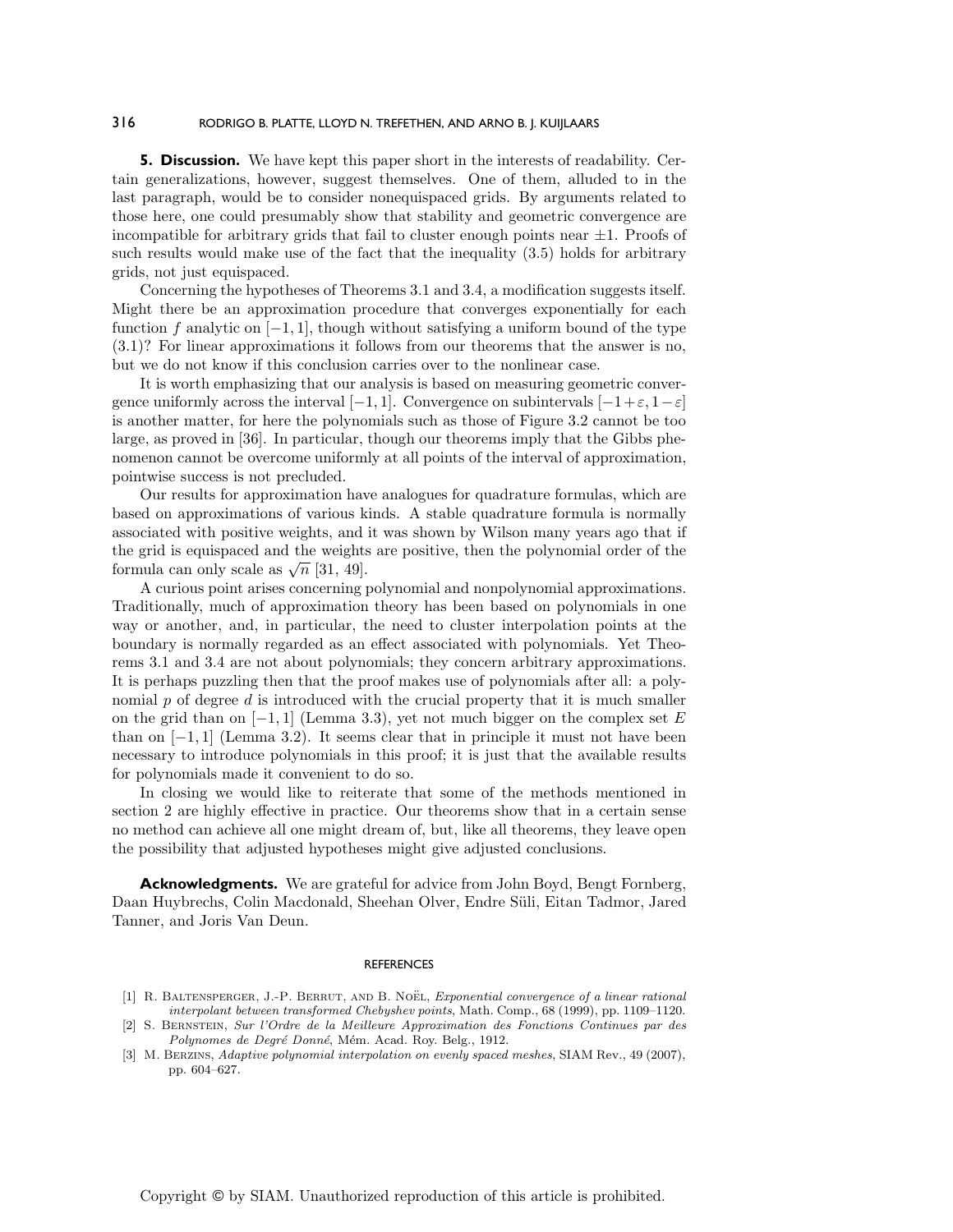- [4] J. P. Boyd, Defeating the Runge phenomenon for equispaced polynomial interpolation via Tikhonov regularization, Appl. Math. Lett., 5 (1992), pp. 57–59.
- [5] J. P. Boyd, Trouble with Gegenbauer reconstruction for defeating Gibbs' phenomenon: Runge phenomenon in the diagonal limit of Gegenbauer polynomial approximations, J. Comput. Phys., 204 (2005), pp. 253–264.
- [6] J. P. Boyd, Exponentially accurate Runge-free approximation of non-periodic functions from samples on an evenly spaced grid, Appl. Math. Lett., 20 (2007), pp. 971–975.
- [7] J. P. Boyd and J. R. Ong, Exponentially-convergent strategies for defeating the Runge phenomenon for the approximation of non-periodic functions. Part I: Single-interval schemes, Comm. Comput. Phys., 5 (2009), pp. 484–497.
- [8] J. P. BOYD AND J. R. ONG, Exponentially-convergent strategies for defeating the Runge phenomenon for the approximation of non-periodic functions, Part II: Multi-interval Polynomial Schemes and multidomain Chebyshev interpolation, Appl. Numer. Math., 61 (2011), pp. 460–472.
- [9] J. P. Boyd and F. Xu, Divergence (Runge phenomenon) for least-squares polynomial approximation on an equispaced grid and Mock-Chebyshev subset interpolation, Appl. Math. Comput., 210 (2007), pp. 158–168.
- [10] S. Chandrasekaran, K. R. Jayaraman, J. Moffitt, H. N. Mhaskar, and S. Pauli, Minimum Sobolev Norm schemes and applications in image processing, Proc. SPIE, 7535 (2010).
- [11] D. COPPERSMITH AND T. J. RIVLIN, The growth of polynomials bounded at equally spaced points, SIAM J. Math. Anal., 23 (1992), pp. 970–983.
- [12] P. J. Davis, Interpolation and Approximation, Dover, New York, 1975.
- [13] T. A. DRISCOLL AND B. FORNBERG, A Padé-based algorithm for overcoming the Gibbs phenomenon, Numer. Algorithms, 26 (2001), pp. 77–92.
- [14] T. A. DRISCOLL AND B. FORNBERG, Interpolation in the limit of increasingly flat radial basis functions, Comput. Math. Appl., 43 (2002), pp. 413–422.
- [15] H. EHLICH, Polynome zwischen Gitterpunkten, Math. Z., 93 (1966), pp. 144-153.
- [16] H. Ehlich and K. Zeller, Schwankung von Polynomen zwischen Gitterpunkten, Math. Z., 86 (1964), pp. 41–44.
- [17] H. EHLICH AND K. ZELLER, Numerische Abschätzung von Polynomen, Z. Angew. Math. Mech., 45 (1965), pp. T20–T22.
- [18] H. Ehlich and K. Zeller, Auswertung der Normen von Interpolationsoperatoren, Math. Ann., 164 (1966), pp. 105–112.
- [19] M. S. FLOATER AND K. HORMANN, *Barycentric rational interpolation with no poles and high* rates of approximation, Numer. Math., 107 (2007), pp. 315–331.
- [20] B. FORNBERG AND C. PIRET, A stable algorithm for flat radial basis functions on a sphere, SIAM J. Sci. Comput., 30 (2007), pp. 60–80.
- [21] B. FORNBERG AND G. WRIGHT, Stable computation of multiquadric interpolants for all values of the shape parameter, Comput. Math. Appl., 48 (2004), pp. 853–867.
- [22] B. FORNBERG AND J. ZUEV, The Runge phenomenon and spatially variable shape parameters in RBF interpolation, Comput. Math. Appl., 54 (2007), pp. 379–398.
- [23] A. GELB AND J. TANNER, Robust reprojection methods for the resolution of the Gibbs phenomenon, Appl. Comput. Harmon. Anal., 20 (2006), pp. 3–25.
- [24] D. GOTTLIEB AND C.-W. SHU, On the Gibbs phenomenon and its resolution, SIAM Rev., 39 (1997), pp. 644–668.
- [25] N. HALE, On the Use of Conformal Maps to Speed up Numerical Computations, D.Phil. thesis, Oxford University Computing Lab., Oxford, 2009.
- [26] N. HALE AND L. N. TREFETHEN, New quadrature formulas from conformal maps, SIAM J. Numer. Anal., 46 (2008), pp. 930–948.
- [27] A. Harten, B. Engquist, S. Osher, and S. R. Chakravarthy, Uniformly high order accurate essentially non-oscillatory schemes. III, J. Comput. Phys., 71 (1987), pp. 231–303.
- [28] N. J. Higham, The numerical stability of barycentric Lagrange interpolation, IMA J. Numer. Anal., 24 (2004), pp. 547–556.
- [29] P. HOFFMAN AND K. C. REDDY, Numerical differentiation by high order interpolation, SIAM J. Sci. Stat. Comput., 8 (1987), pp. 979–987.
- [30] D. HUYBRECHS, On the Fourier extension of nonperiodic functions, SIAM J. Numer. Anal., 47 (2010), pp. 4326–4355.
- [31] D. HUYBRECHS, Stable high-order quadrature rules with equidistant points, J. Comput. Appl. Math., 231 (2009), pp. 933–947.
- [32] A. B. J. KUIJLAARS, Convergence analysis of Krylov subspace iterations with methods from potential theory, SIAM Rev., 48 (2006), pp. 3–40.